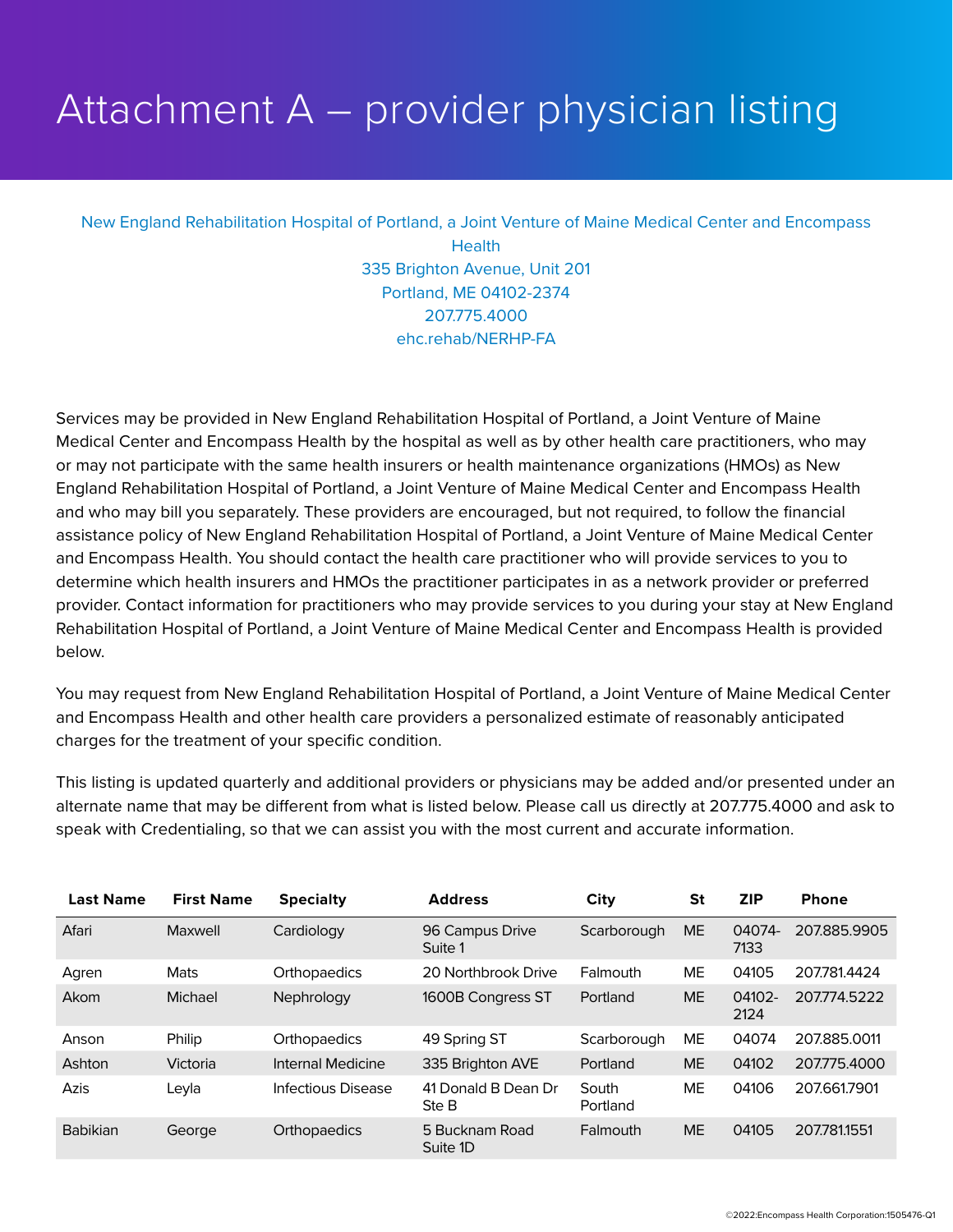| <b>Last Name</b> | <b>First Name</b> | <b>Specialty</b>                          | <b>Address</b>                         | <b>City</b>       | <b>St</b> | <b>ZIP</b>     | Phone        |
|------------------|-------------------|-------------------------------------------|----------------------------------------|-------------------|-----------|----------------|--------------|
| Barth            | Konrad            | Neurosurgery                              | 49 Spring ST                           | Scarborough       | ME        | 04074          | 207.885.0011 |
| <b>Becker</b>    | Michael           | Orthopaedics                              | 5 Bucknam Road<br>Suite 1D             | Falmouth          | <b>ME</b> | 04105          | 207.781.1551 |
| <b>Binette</b>   | Michael           | Orthopaedics                              | 49 Spring ST                           | Scarborough       | ME        | 04074          | 207.885.0011 |
| Branch           | Benjamin          | <b>Physical Medicine</b><br>Rehab         | 49 Spring ST                           | Scarborough       | ME        | 04074          | 207.885.0011 |
| Buxton           | Douglas           | <b>Physical Medicine</b><br>Rehab         | 49 Spring ST                           | Scarborough       | ME        | 04074          | 207.885.0011 |
| Camuso           | <b>Matthew</b>    | Orthopaedics                              | 335 Brighton AVE<br>Suite 200          | Portland          | <b>ME</b> | 04102          | 207.662.8600 |
| Cantlin          | Patricia          | Nephrology                                | 1600B Congress ST                      | Portland          | ME        | 04102-<br>2124 | 207.774.5222 |
| Coffin           | Samuel            | Thoracic and<br>Cardiovascular<br>Surgery | 96 Campus Drive<br>Suite 1             | Scarborough       | <b>ME</b> | 04074-<br>7133 | 207.885.9905 |
| Cole             | Karin             | <b>General Surgery</b>                    | 195 Fore River<br>Parkway Suite 420    | Portland          | <b>ME</b> | 04102-<br>2788 | 207.553.6500 |
| Collard          | Jamie             | <b>Internal Medicine</b>                  | 335 Brighton Ave                       | Portland          | ME        | 04102          | 207.775.4000 |
| Collins          | Stephanie         | Manipulative<br>Medicine                  | 96 Ocean St Ste 4                      | South<br>Portland | ME        | 04106          | 207.239.6547 |
| Cosma            | loan              | Nephrology                                | 1600B Congress ST                      | Portland          | ME        | 04102-<br>2124 | 207.774.5222 |
| DiConzo          | Katherine         | <b>Nurse Practitioner</b>                 | 335 Brighton AVE                       | Portland          | ME        | 04102          | 207.775.4000 |
| Dow              | Molly             | Physician Assistant                       | 335 Brighton Ave                       | Portland          | ME        | 04102          |              |
| Ecker            | Robert            | Neurosurgery                              | 49 Spring ST                           | Scarborough       | ME        | 04074          | 207.885.0011 |
| Evans            | Paul              | Physician Assistant                       | 5 Bucknam Road<br>Suite 1D             | Falmouth          | <b>ME</b> | 04105          | 207.781.1551 |
| Fridman          | Fred              | <b>Physical Medicine</b><br>Rehab         | 335 Brighton AVE                       | Portland          | ME        | 04102          | 207.775.4000 |
| Hanley           | Sean              | Orthopaedics                              | 1601 Congress ST                       | Portland          | <b>ME</b> | 04102          | 207.774.5113 |
| Hawkins          | Robert            | <b>General Surgery</b>                    | 887 Congress ST<br>Suite 400           | Portland          | ME        | 04102          | 207.774.6368 |
| Heyl             | Barbara           | <b>Physician Assistant</b>                | 818 Congress ST                        | Portland          | <b>ME</b> | 04102          | 207.773.8161 |
| Kleinman         | Michael           | Neurology                                 | 49 Spring ST                           | Scarborough       | ME        | 04074          | 207.883.1414 |
| Kontrient        | Evgeni            | <b>Internal Medicine</b>                  | 335 Brighton Ave                       | Portland          | <b>ME</b> | 04102          |              |
| Kunin            | Howard            | Psychology/<br>Neuropsychology            | 335 Brighton AVE<br><b>Unit 201</b>    | Portland          | ME        | 04102          | 207.662.8660 |
| Lawhead          | <b>Brian</b>      | Physician Assistant                       | 335 Brighton AVE<br>Suite 200          | Portland          | ME        | 04102          | 207.662.8600 |
| Mahmoud          | Hassan            | Nephrology                                | 1600 B Congress St                     | Portland          | МA        | 04102          |              |
| Mangray          | Mahendra          | Nephrology                                | 1600B Congress ST<br>0                 | Portland          | <b>ME</b> | 04102-<br>2124 | 207.774.5222 |
| Marchand         | Sarah             | Physician Assistant                       | 66 Bramhall St Ste G1                  | Portland          | ME        | 04102          |              |
| Marino           | Richard           | <b>Geriatric Medicine</b>                 | 66 Bramhall ST Suite<br>G <sub>1</sub> | Portland          | ME        | 04102          | 207.662.3157 |
| Mcgrory          | <b>Brian</b>      | Orthopaedics                              | 5 Bucknam Road<br>Suite 1D             | Falmouth          | ME        | 04105          | 207.781.1551 |